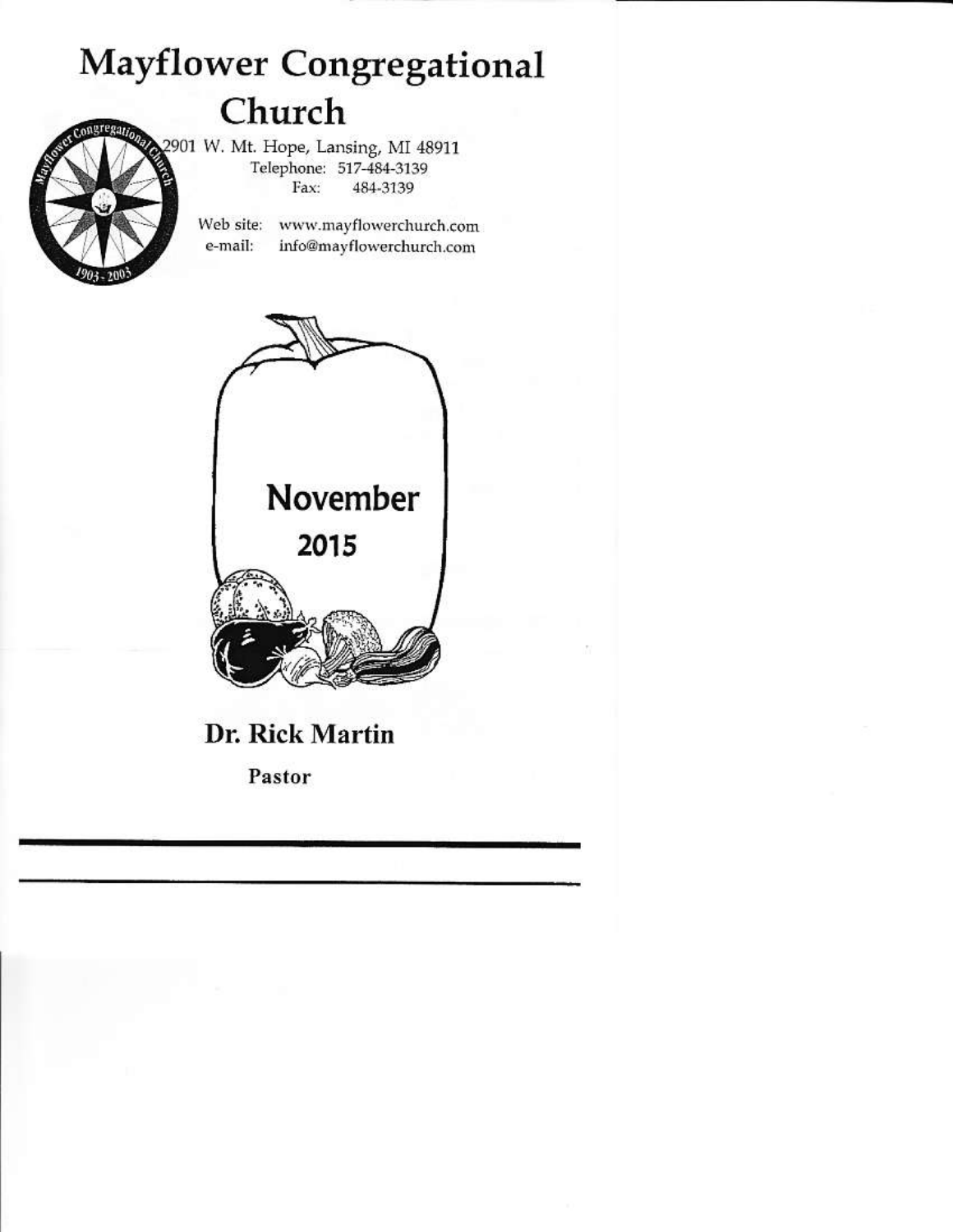# November

## **BIRTHDAYS**

11/1 - Ann McClelland 11/1 - Dominic McClelland 11/2 - Frank Wheeler 11/5 - Morgan Smith  $11/5 - Bob$  Mott  $11/9$  - Blanche Samohovetz (96) 11/11 - Cozette Oxley 11/15 - Barbara Fuller  $11/19$  - Fred Lowe 11/20 - Ina Martin 11/28 - Jaxson Graham 11/29 - Mike Rutledge



## **ANNIVERSARIES**

11/25 - Roger & Meredith Kennedy



Head Ushers Lois Ries

Outreach Focus Food Bank, Shoeboxes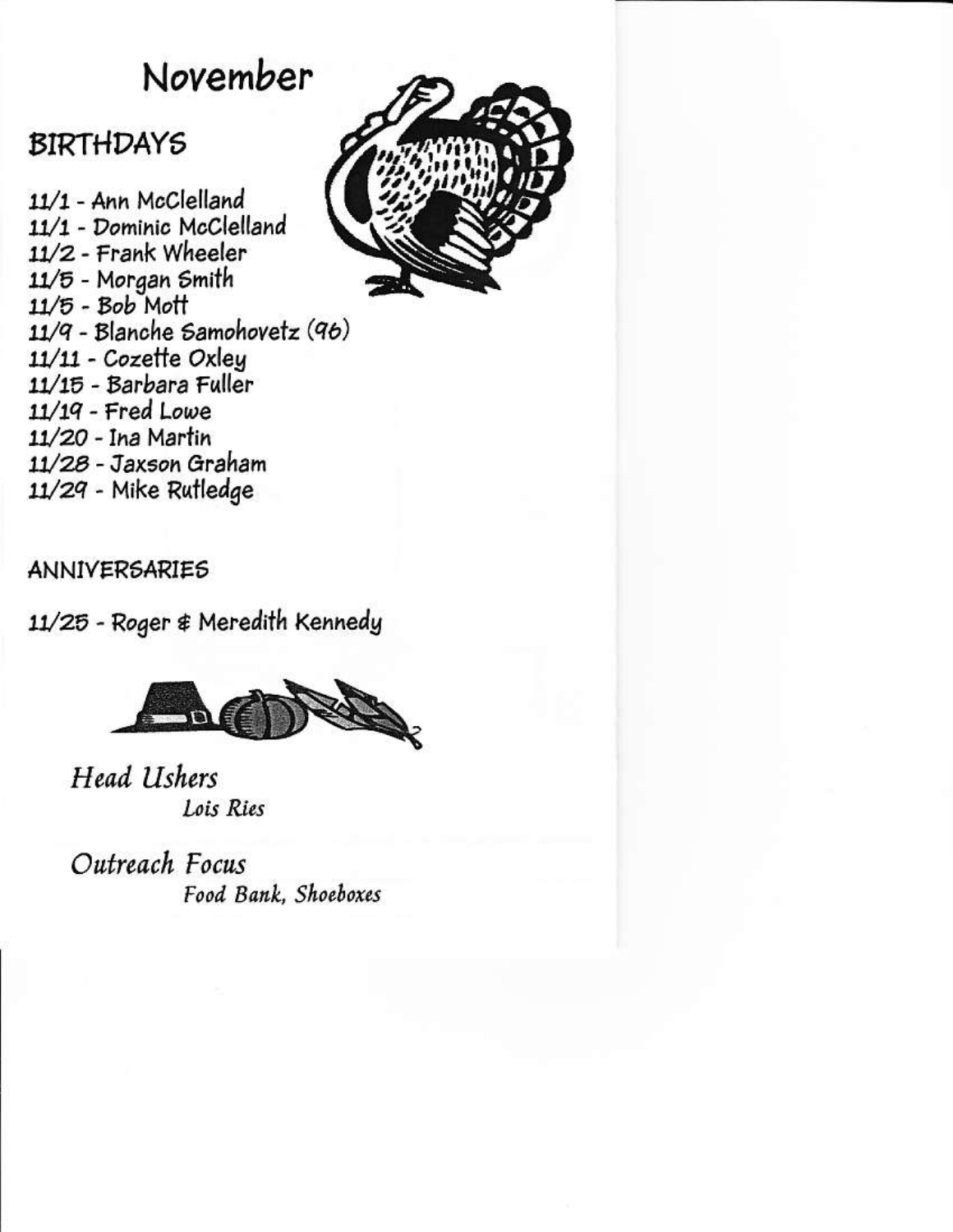From The Pastor's Desk



The Joy of Thanksgiving

In his daily prayer for the Colossian Church, Paul mentions "giving *joyous thanks to the Father"*. I'll let you read the whole prayer:

Colossians 1:9-14

<sup>9</sup> For this reason, since the day we heard about you, we have not stopped praying for you. We continually ask God to fill you with the knowledge of his will through all the wisdom and understanding that the Spirit gives, [6] 10 so that you may live a life worthy of the Lord and please him in every way: bearing fruit in every good work, growing in the knowledge of God, <sup>11</sup> being strengthened with all power according to his glorious might so that you may have great endurance and patience, <sup>12</sup> and giving joyful thanks to the Father, who has qualified you<sup>[1]</sup> to share in the inheritance of his holy people in the kingdom of light. <sup>13</sup> For he has rescued us from the dominion of darkness and brought us into the kingdom of the Son he loves, <sup>14</sup> in whom we have redemption, the forgiveness of sins.

As we enter this month when Thanksgiving Day is celebrated in the United States, let us be true to our Pilgrim heritage and be joyously thankful to God for all His blessings. They could have been grumbling and complaining about all their losses the past year, sad and depressed being so far from family in England, missing the luxuries of life they used to have in years gone by, and no drugstores to pick up their antidepressants. But they looked past whatever they had lost and the hardships and were thankful to God for their blessings - and they included their neighbors in the celebration.

May we be known for giving joyful thanks to the Father, not only one day a year but every day of the year. May the thankful spirit of the pilgrims rest on Mayflower Congregational Church and extend to our neighbors as well.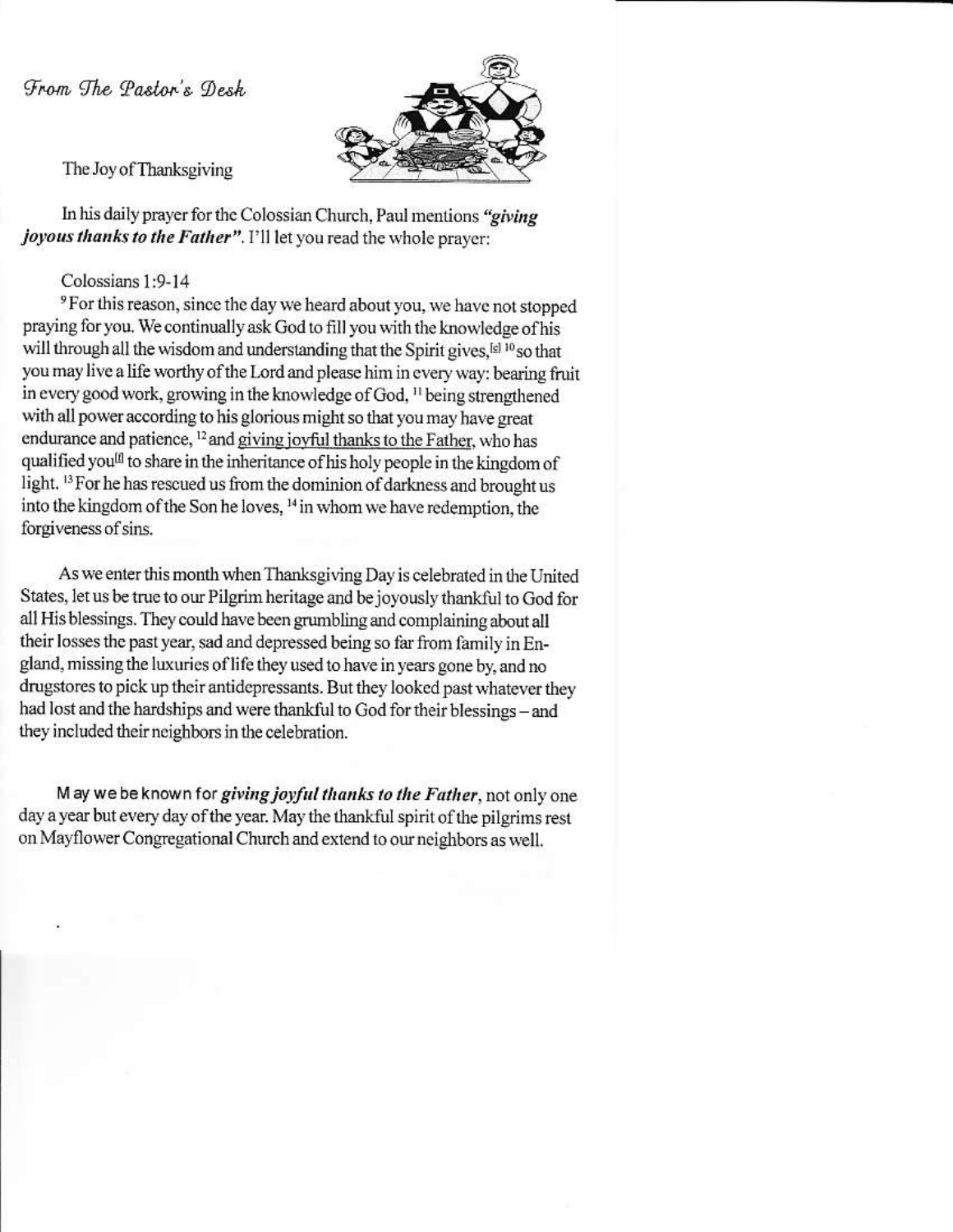A Power Greater than Ourselves by Wm. C. McHarris

Let's face it — humans aren't very good when it comes to abstract concepts. We're much more comfortable with down-to-earth, everyday pictures. Concepts such as the distance to the nearest galaxy or the possibility of zillions of other worlds out there don't really make all that much of a lasting impression; yet when confronted by awesome powers of nature here on earth. we immediately realize just how insignificant our species really is. Such was our experience on our recent trip to Hawaii with Rilla's sister and brother and their spouses.

As mighty as the volcanoes on the island of Hawai'i may be, it was the cliffs and canyons on Kaua'i that made us pause, open-mouthed. Especially the Na Pali Coast. Kaua'i is the oldest of the main islands, and one might expect it to be eroded and worn-down. Eroded yes, but definitely not worn-down. The island is only thirtyish miles across, and in this short distance one goes from windward rain forest to semi-arid leeward coast. And the caldera of the old volcano, Mount Wai'ele'ele, is the wettest spot on earth, receiving more than 450 inches of rain each year. Runoff from this much rain has eroded the softer layers of lava into fantastic constructs, including Waimea Canyon, the "Grand Canyon of the Pacific," and the cliffs looming thousands of feet above the ocean on the northwestern coast.

The road goes only a little more than three-quarters of the way around the island - they've tried and tried, but nature and the cliffs (and inland swamps) have defeated all attempts to extend it. And even a trail can make it only eleven miles before confronting impassible, vertical cliffs! This trail, the Kalalau Trail - one of the world's "ten most scenic trails," also, one of the ten most dangerous! - demonstrated clearly the power of nature, a Power far greater than ourselves.

Rilla's brother, John, and his wife, Leslie are intrepid hikers, traveling the world over for spectacular trails - she has now completed eighty percent of the Appalacian Trail. We left them off at the trailhead at 8:00 am, arranging to meet them at 4:00 pm. Meanwhile the rest of us decided to attempt it "a little way." Up and up and up it went, littered with boulders so that one could hop from one to another — up and up and up, ...

I have to confess that with my impeded sense of balance, I had to turn back after about twenty minutes, but the others continued on. After a several hour wait on the beach (complete with a warning sign, "Do not be deceived by the beauty of the beach: it's extremely dangerous, with strong rip currents and sharp coral!"), the others returned, having gone perhaps half a mile. And at 4:00 John and Leslie showed up, exhausted, having made some four miles in and four miles back in eight hours! Experienced hikers, indeed.

The next day we looked down on the Kalalau Valley at the end of the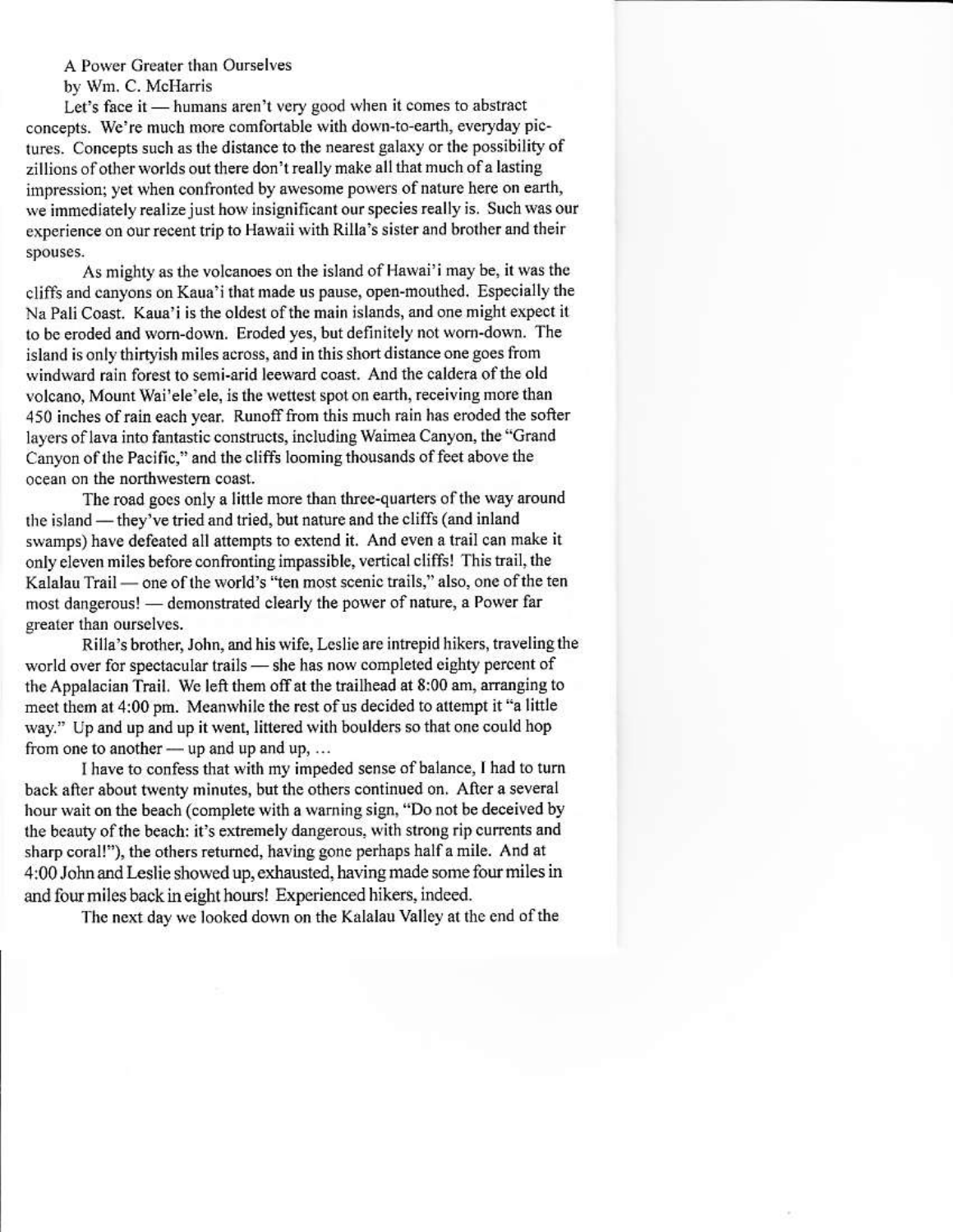(Lay Leader continued)

trail from an overlook on the Waimea Canyon road. Breathtaking and scary - several thousand feet of sheer green cliff right down to the ocean, with angry, gray-blue waves pounding the rocks far below. An almost religious experience,

This was Almighty Power in reality, not in the abstract. And it made clear just how insignificant we humans can be. A Power far greater than ourselves.

### Musical notes

Did you know that the first thanksgiving was decreed by Governor Bradford in 1621 in honor of the Pilgrims' harvest and that later George Washington proclaimed November 26, 1789 as a national day of thanksgiving? It really wasn't repeated on a national basis until Abraham Lincoln declared it as a Harvest Festival on November 26, 1861; following that each president and governor had to proclaim it annually. It wasn't until 1941 that Congress passed a bill naming the fourth Thursday of each November as Thanksgiving Day.

It's interesting that our early American leaders thought there should be a day set aside each year whereby people counted their blessings and expressed gratitude for all that they had. In Christianity we take time in November to express our thankfulness to God, and our hymnody joins in that celebration. Hymns such as "Come, Ye Thankful People, Come," "Count Your Blessings," Now Thank We All Our God," "We Gather Together," "Thank You, Lord," "Thanks to God!" and "Let Us With A Gladsome Mind" are all wonderful examples of expressing our gratitude to God through song.

Recent research has found that counting blessings and trying to be grateful on a regular basis can actually help to extend a person's life. Perhaps we need to be singing some of our "Thanksgiving" hymns more often throughout the year instead of keeping them for just the harvest season. At the very least, it won't hurt us to sit down on occasion and reflect on what we do have that blesses us each day.

"A grateful person is a happy one." **Barb Fuller** 

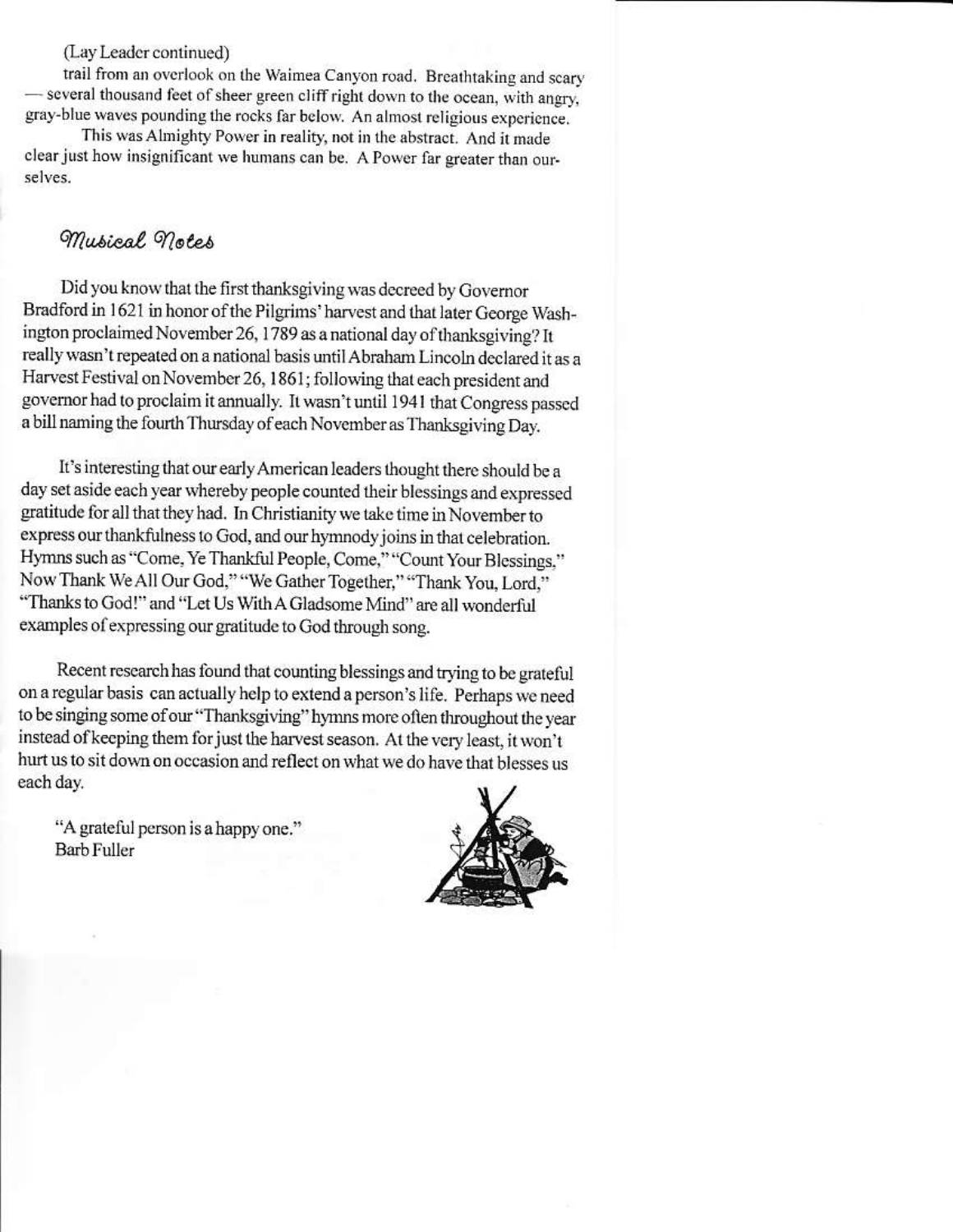#### **Shoebox Gifts**

It is Operation Christmas Child time once again. Time to pick up a shoebox and fill it with "goodies" for girls and boys around the world (Over 124 million in 150 countries so far). Plastic boxes are available beginning on Sunday October 25th. Liz will once again shop for those who ask her to. A shipping fee of \$7 per box is again requested. The shoe boxes must be returned to the church no later than November 15th.

If you have questions contact Roger Kennedy or Liz Canfield. Let's all participate in this very worthwhile event.

Roger Kennedy



#### **Thanksgiving Alphabet**

- T... Turkeys, table-spreads, being together,
	- H... Happiness and homes to protect us from all weather,
	- A... Aunts and uncles, a reunion in Fall,
	- N ... Nieces and nephews, family members all.
	- K ... Kind-hearted kin coming over for dinner,
	- S ... Surely you'll have fun, but you won't get thinner,
	- G ... Gourds and pumpkins, mouths open wide,
	- I... Indians and Pilgrims we remember with pride,
	- V ... Very special times-there could even be snow,
	- I... Imagine what it was like at Plymouth long ago,
	- N ... Never forget how the settlers led the way,
	- G ... Giving thanks and blessing this special day.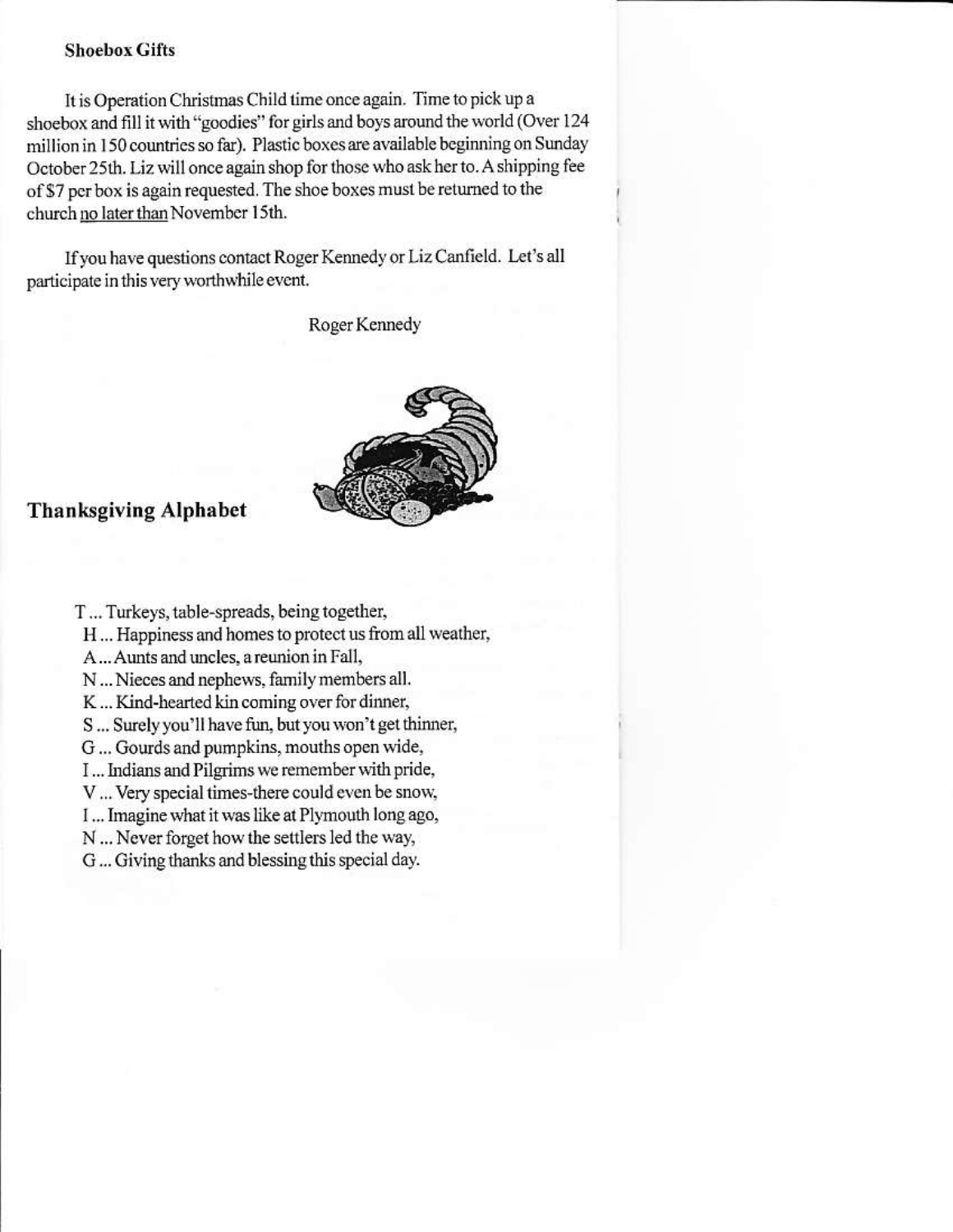### Thanksgiving Quotes to Consider and Enjoy

- Meister Eckhart: If the only prayer you ever say in your whole life is 'thank' you', that would suffice.
- Dr. Martin Luther King Jr. says: We will speed the day when all of God's children, black men and white men, Jews and Gentiles, Protestants and Catholics, will be able to join hands and sing... Free at last, free at last, thank God Almighty, I'm free at last.
- Erma Bombeck: No One Diets on Thanksgiving. What we're really talking about is a wonderful day set aside on the fourth Thursday of November when no one diets. I mean, why else would they call it Thanksgiving?
- George Carlin: We're having something a little different this year for Thanksgiving. Instead of a turkey, we're having a swan. You get more stuffing.
- Johnny Carson: Thanksgiving is an emotional holiday. People travel thousands of miles to be with people they only see once a year. And then discover once a year is way too often.
- Gerald Good: If you want to turn your life around, try thankfulness. It will change your life mightily.
- Henri J. M. Nouwen: Gratitude goes beyond the 'mine' and 'thine' and claims the truth that all of life is a pure gift.
- Rita Rudner: My mother is such a lousy cook that Thanksgiving at her house is a time of sorrow.

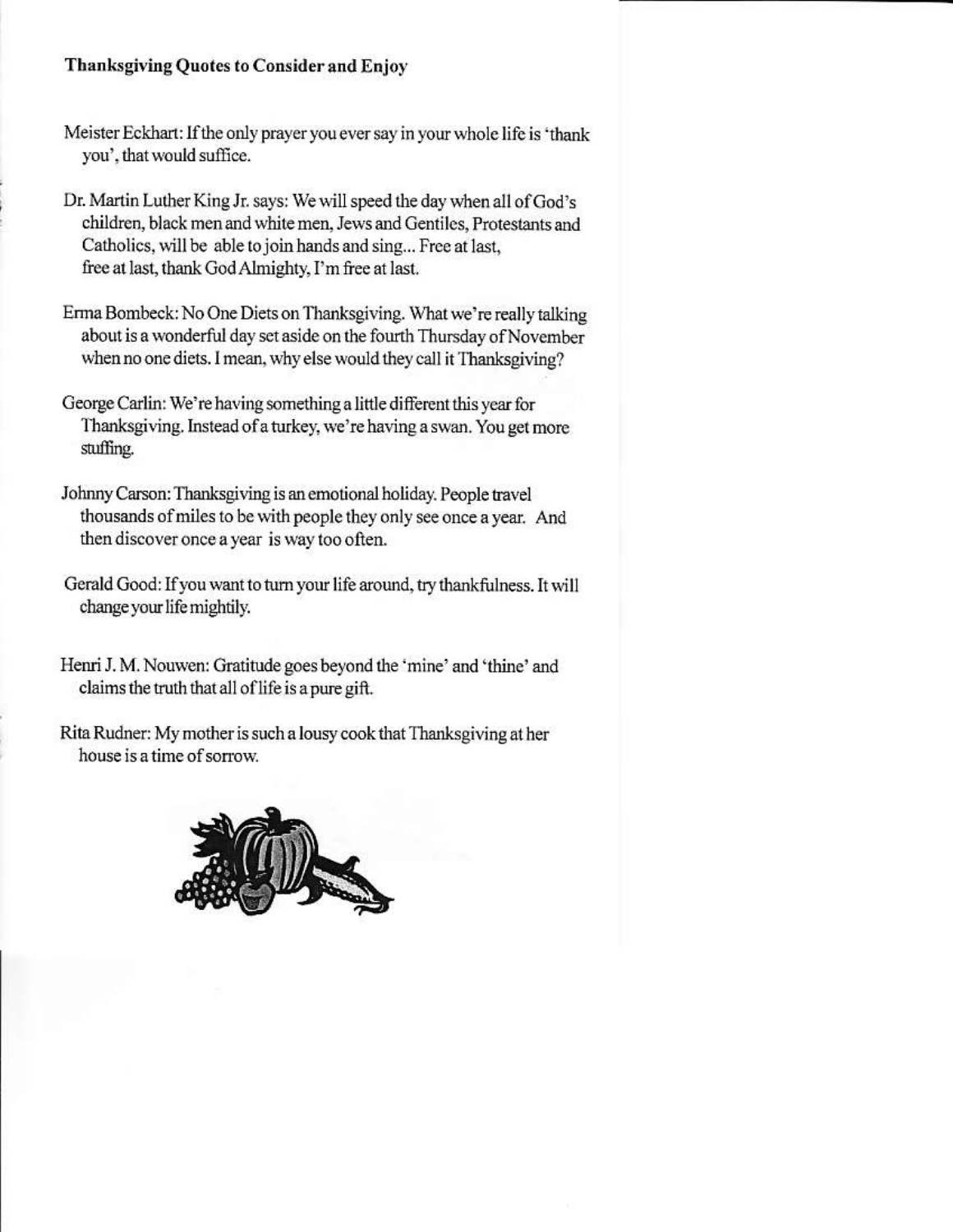November is the month where we take time to be grateful for all we have. Since every two years we have a state or national election, I am always grateful in those even years that the mudslinging and bickering are over for another couple of weeks. Funny how that time period gets shorter every year, isn't it? For this month, I would like to invite you to try a little exercise, much like the "Alphabet Game" we played on road trips. Instead of remembering that Alison is going to Alabama and bringing an aardvark, the list challenges you to find things you are thankful for. I'll share a few of mine to get you started!

T: I am thankful for TOMATOES, for as awful as they are, they are the basis of ketchup and Sweet Baby Ray's Spicy BBQ sauce, two of my favorite condiments in the world.

H: I am thankful for HAIRBALLS in the shower and sink drains, for they remind me how much my husband loves me because he cleans them out regularly.

A: I am thankful for AUTUMN, as it reminds me that to everything there is a season, and a gracious God doesn't dump us directly into snow.

N: I am thankful for NOURISHMENT, for I know many people in the world go without it every day. Not only for the body, but also for the soul.

K: I am thankful for KITES, for they allow me to wonder about the sky above me and how it would feel to fly.

S: I am thankful for STORIES, both the reading and the telling, for they delight my heart and encourage me to dream.

Get creative, and find out what you give thanks for this season! Liz.

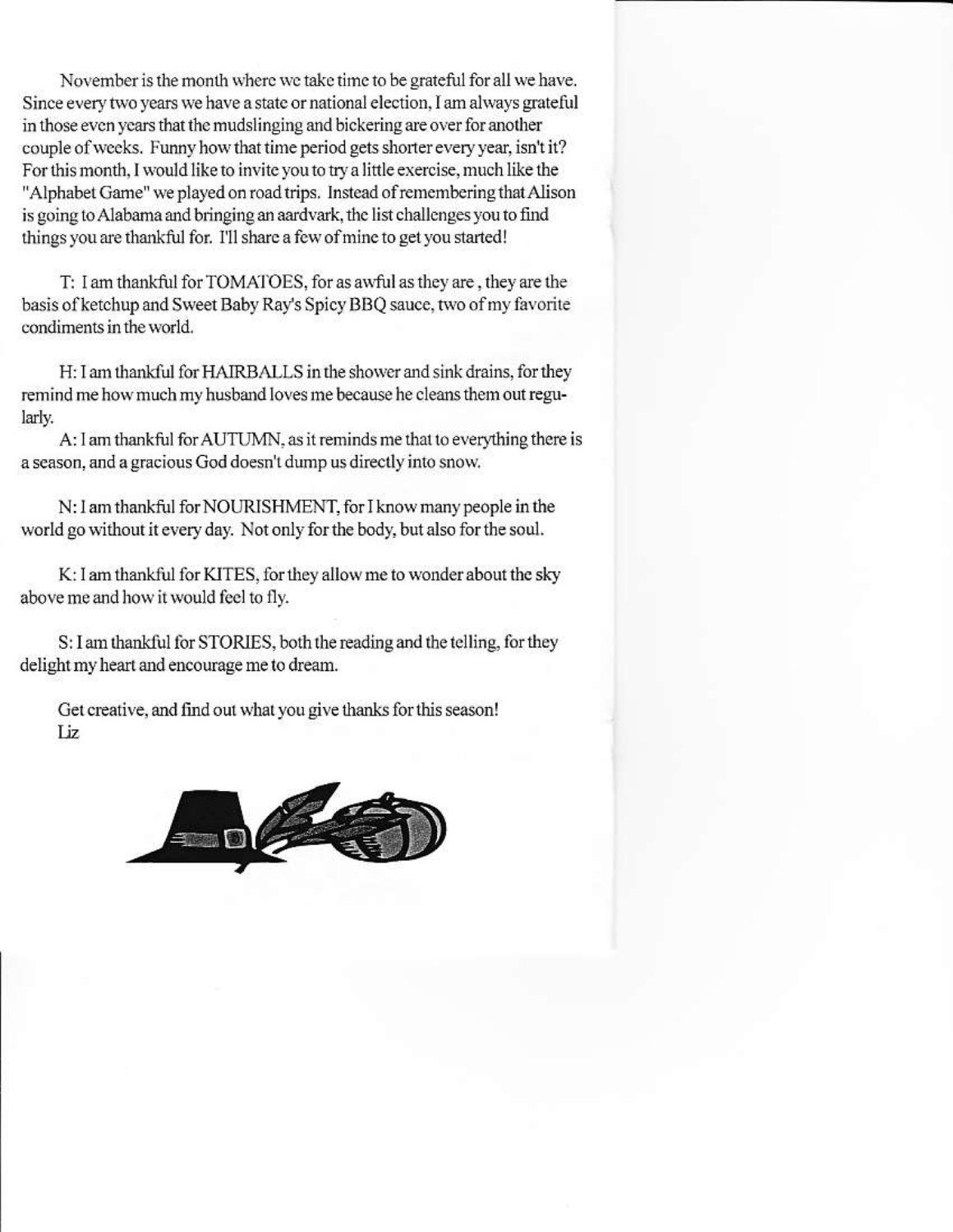#### **Thrift Sale**

Thanks to all who donated items for the thrift sale and/or worked in setting up, selling, and cleaning up! Proceeds will go to the church's general fund. We plan to have another sale as usual in April, so start saving up your items NOW! A good way to do it is to have a box or bag in a closet or a corner of your basement or garage, and as you see things you don't need or want any more. put them in the box or bag. Then you'll be ahead of the game when the time comes!

#### **Our Thanksgiving Celebration**

November 22nd will be an exciting worship service. First, the combined Mayflower and Plymouth handbell choirs will enhance our service. The two groups have worked very hard together to prepare these numbers.

We will also be celebrating our annual Walter Ellis Harvest Festival. Fresh fruits and vegetables will enhance the worship space. Please bring canned or packaged food to add to our donation to the City Rescue Mission. Be sure to stay for coffee hour and greet our Plymouth friends,

#### We Need Help!!!

We will again decorate the church for the Advent Season on Thursday, December 3rd at 7 p.m. Please ome and help us in this time of "fun" and fellowship as we usher in our Christmas traditions.

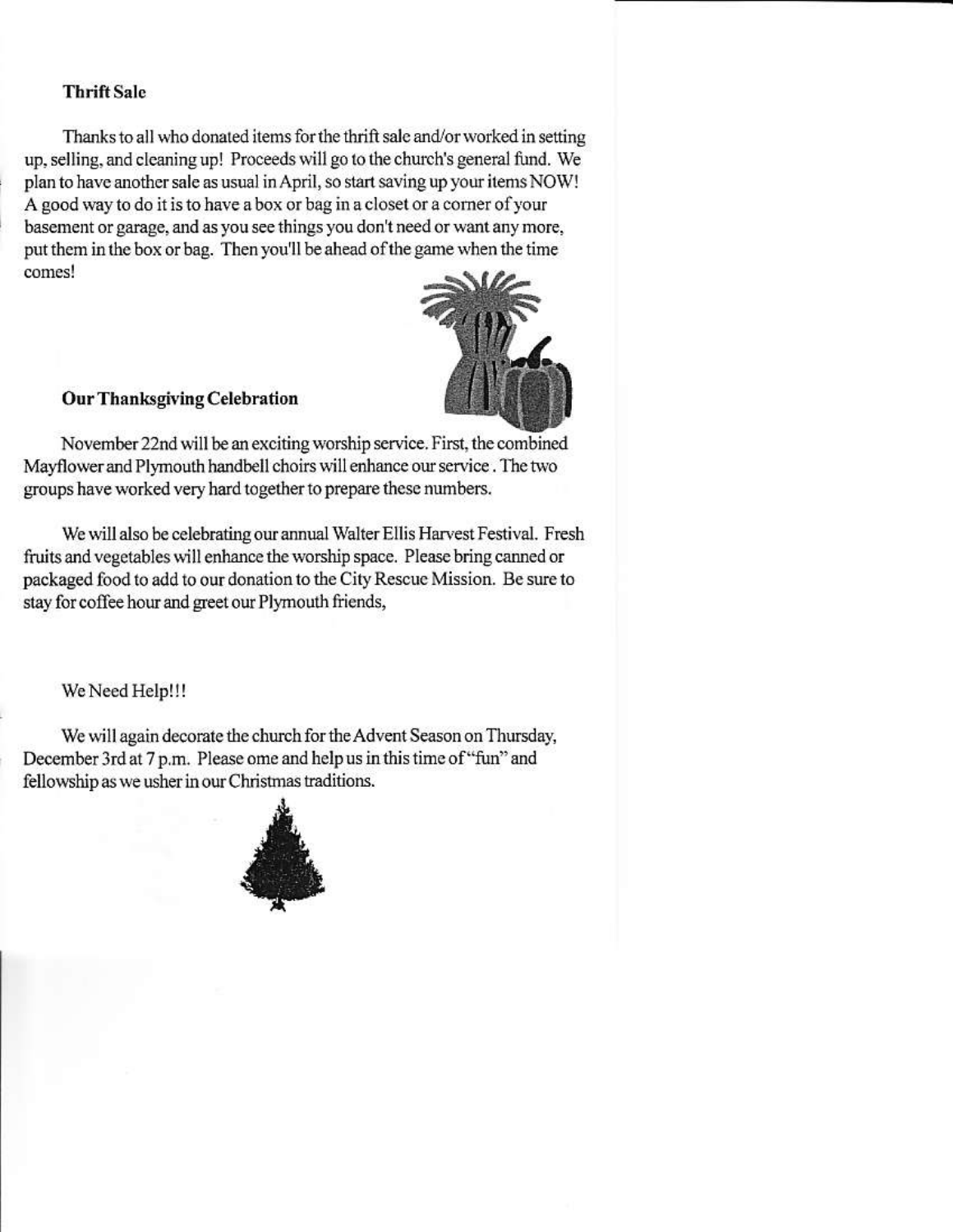#### **Mayflower Financial News**

We had another successful 2nd Saturday Supper with a total of 100 meals being served in October. A total of \$3,474.48 has been raised this year as of September's report.

A brief summary of our finances as of September. 30, 2015:

| Income:                    | 7,382.55    |
|----------------------------|-------------|
| Expenses:                  | 9,607.51    |
|                            | 2,224.96    |
| <b>YTD</b> for Nine Months |             |
| Income:                    | \$79,400.57 |
| Expenses:                  | 66,338.03   |
|                            | \$13,062.54 |
| Fund Balances:             |             |
| Checking:                  | \$14,124.02 |
| Request Funds Savings      | 19 012 96   |

| <b>Bequest Funds Savings</b> | 19,012.96   |
|------------------------------|-------------|
| Memorial Fund CD             | 5,496.18    |
| CD Savings                   | 22,311.76   |
|                              | \$60,994.91 |

A more detailed report is available in the brochure rack near the church office.

Linda Wheeler Treasurer